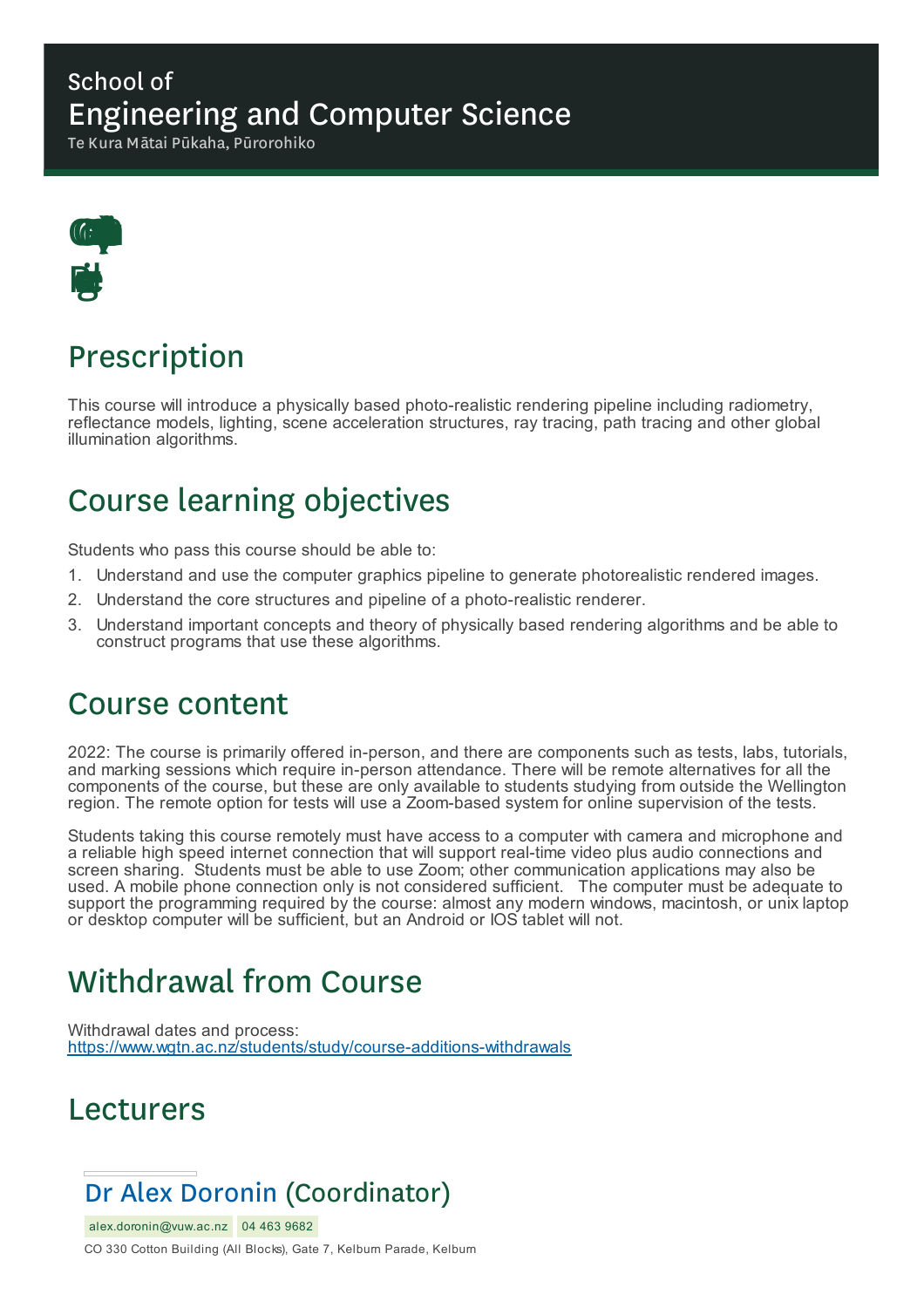# Teaching Format

This course will be offered in-person and online. For students in Wellington, there will be a combination of in-person components and web/internet based resources. It will also be possible to take the course entirely online for those who cannot attend on campus, with all the components provided in-person also made available online.

During the trimester there will be three lectures per week. Some lecture time may be used for tutorials, presentations and guest lectures.

# Student feedback

Student feedback on University courses may be found at: www.cad.vuw.ac.nz/feedback/feedback\_display.php

# Dates (trimester, teaching & break dates)

- Teaching: 28 February 2022 03 June 2022
- Break: 11 April 2022 24 April 2022  $\blacksquare$
- Study period: 06 June 2022 09 June 2022
- Exam period: 10 June 2022 25 June 2022

### Class Times and Room Numbers

#### **28 February 2022 - 10 April 2022**

- **Tuesday** 14:10 15:00 201, 83 Fairlie Tce, Kelburn  $\blacksquare$
- **Wednesday** 14:10 15:00 201, 83 Fairlie Tce, Kelburn
- **Thursday** 14:10 15:00 201, 83 Fairlie Tce, Kelburn  $\blacksquare$

**25 April 2022 - 05 June 2022**

- **Tuesday** 14:10 15:00 201, 83 Fairlie Tce, Kelburn
- **Wednesday** 14:10 15:00 201, 83 Fairlie Tce, Kelburn
- **Thursday** 14:10 15:00 201, 83 Fairlie Tce, Kelburn

### Set Texts and Recommended Readings

### Required

There are no required texts for this offering.

## Mandatory Course Requirements

In addition to achieving an overall pass mark of at least 50%, students must:

obtain at least 40% on the total of the three projects.

*If you believe that exceptional circumstances may prevent you from meeting the mandatory course requirements, contact the Course Coordinator for advice as soon as possible.*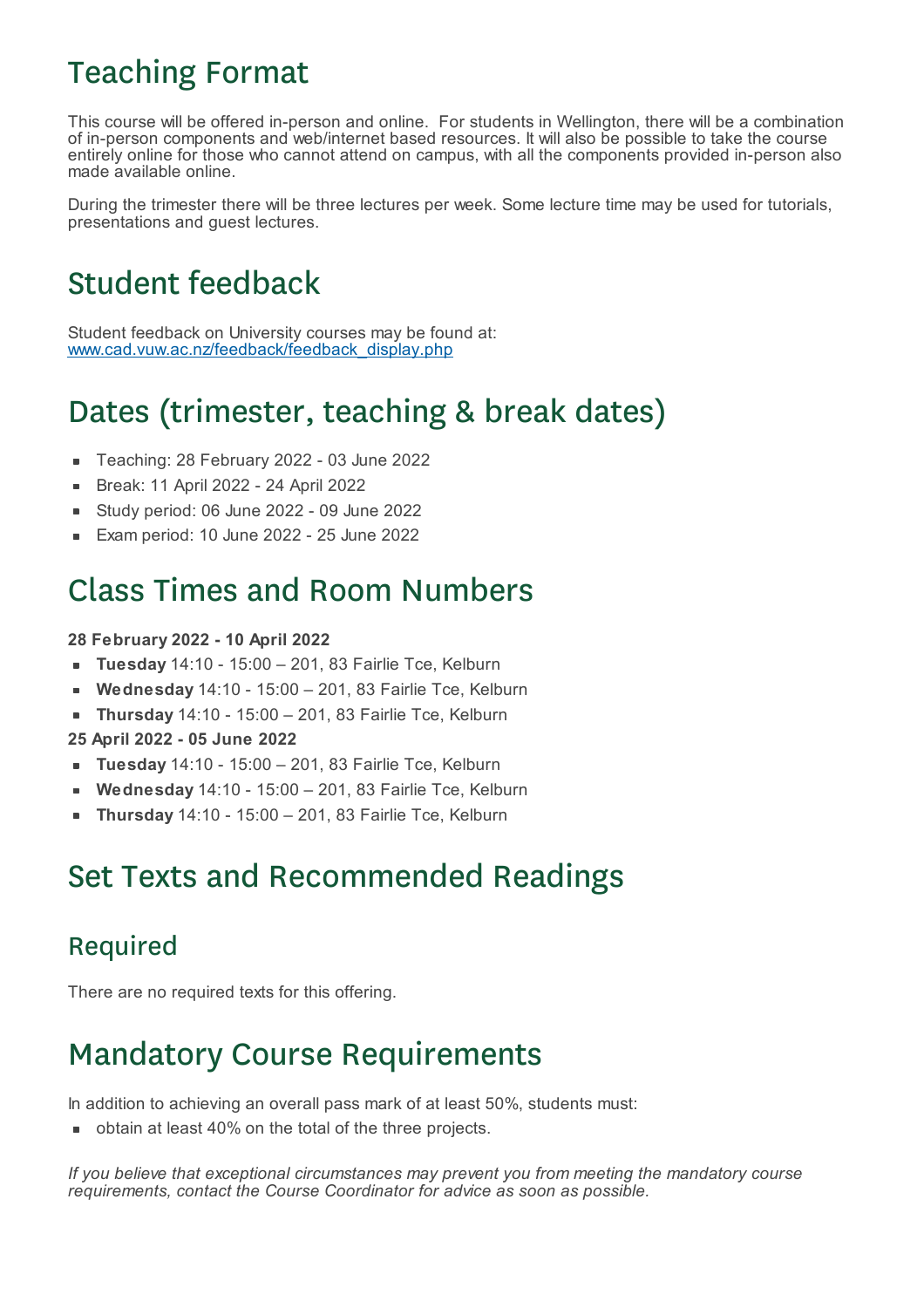### Assessment

This course will be internally assessed through project assignments, final project and paper presentation.

| <b>Assessment Item</b>                                                   | <b>Due Date or Test</b><br><b>Date</b> | CLO(s)          | Percentage |
|--------------------------------------------------------------------------|----------------------------------------|-----------------|------------|
| Project 1 (16 hours)                                                     | <b>TBC</b>                             | CLO:<br>1, 2, 3 | 20%        |
| Project 2 (16 hours)                                                     | <b>TBC</b>                             | CLO:<br>1, 2, 3 | 20%        |
| Presentation and system of group project (group<br>mark)                 | <b>TBC</b>                             | CLO:<br>1, 2, 3 | 10%        |
| Report on group project (individual mark) (30 hours<br>total on project) | <b>TBC</b>                             | CLO:<br>1, 2, 3 | 30%        |
| Paper presentations (2 presentations, 35 mins<br>each) (4 hours each)    | <b>TBC</b>                             | CLO:<br>1, 2, 3 | <b>20%</b> |

#### **Extensions**

Individual extensions will only be granted in exceptional personal circumstances, and should be negotiated with the course coordinator before the deadline whenever possible. Documentation (e.g., medical certificate) may be required.

### Submission & Return

All work is submitted through the ECS submission system, accessible through the course web pages. Marks and comments will be returned through the ECS marking system, also available through the course web pages.

### Group Work

The Final Project is a group project.

## **Workload**

In order to maintain satisfactory progress in CGRA 408, you should plan to spend an average of 10 hours per week on this paper. A plausible and approximate weekly breakdown for these hours would be:

- Lectures and tutorials: 2.5 hours
- Readings and presentations: 3.5 hours  $\blacksquare$
- $\blacksquare$ Projects: 4 hours

# Teaching Plan

See https://ecs.wgtn.ac.nz/Courses/CGRA408\_2022T1/LectureSchedule

# Communication of Additional Information